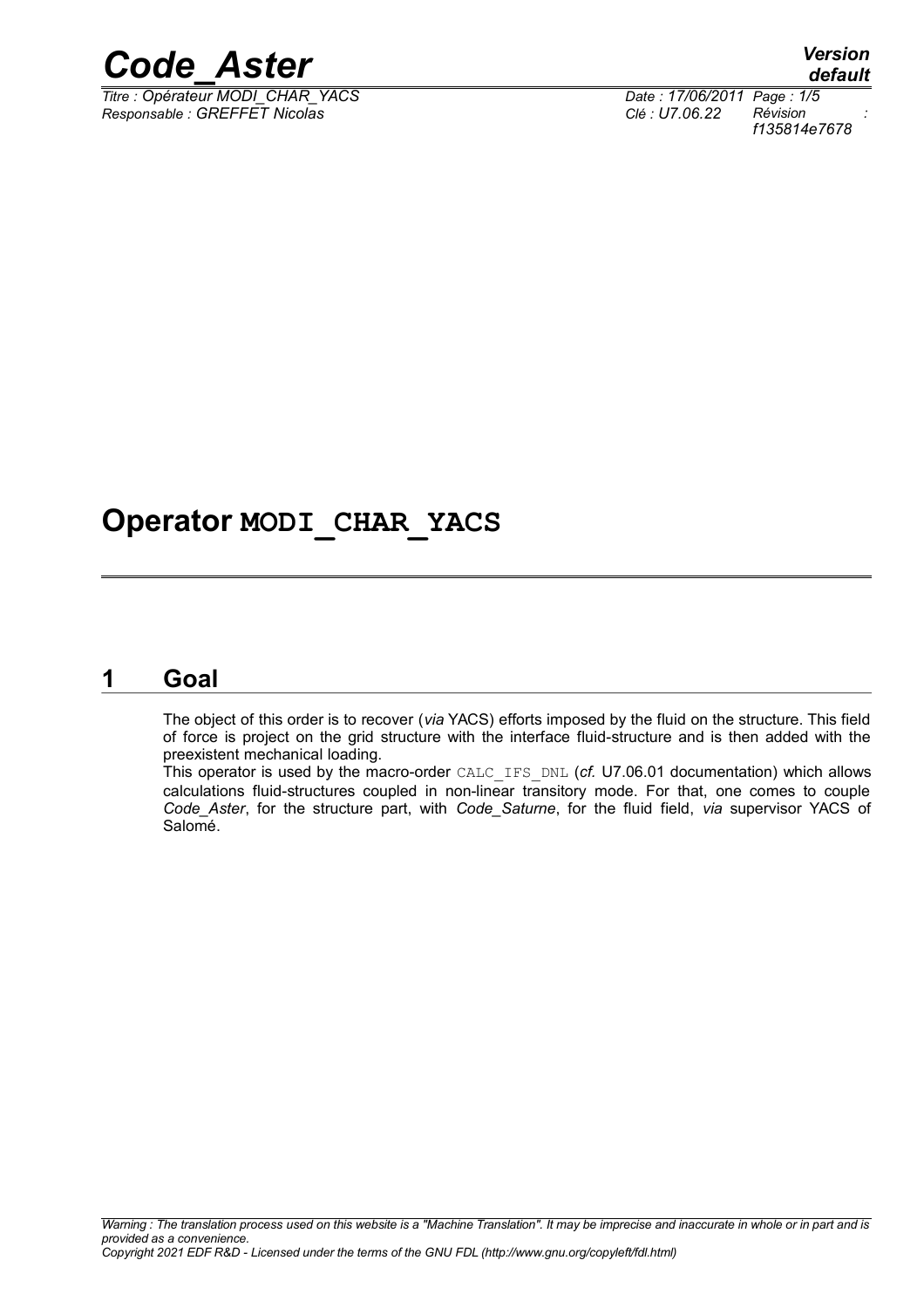*Titre : Opérateur MODI\_CHAR\_YACS Date : 17/06/2011 Page : 2/5 Responsable : GREFFET Nicolas Clé : U7.06.22 Révision :*

*Warning : The translation process used on this website is a "Machine Translation". It may be imprecise and inaccurate in whole or in part and is provided as a convenience. Copyright 2021 EDF R&D - Licensed under the terms of the GNU FDL (http://www.gnu.org/copyleft/fdl.html)*

#### **Contents**

*f135814e7678*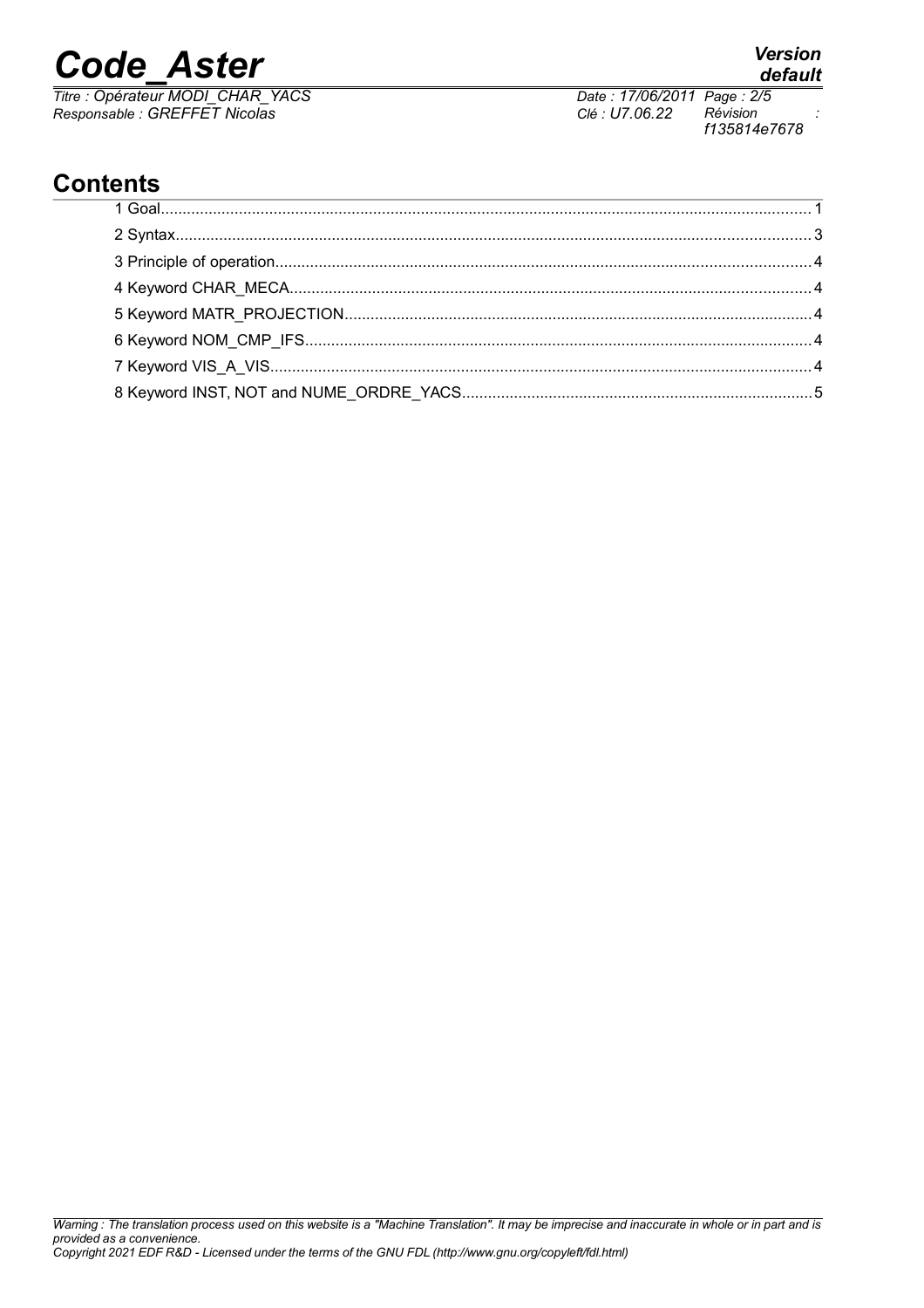*Titre : Opérateur MODI\_CHAR\_YACS Date : 17/06/2011 Page : 3/5 Responsable : GREFFET Nicolas Clé : U7.06.22 Révision :*

|   | resu [char meca] = MODI CHAR YACS (          |        |                                                  |
|---|----------------------------------------------|--------|--------------------------------------------------|
|   | reuse = charmeca, [char meca]                |        |                                                  |
|   | $\bullet$ CHAR MECA = charmeca, [char meca]  |        |                                                  |
|   |                                              |        | MATR PROJECTION = matrproj, [ corresp 2 mailla ] |
|   | • NOM_CMP_IFS = lcompifs, [1 Kn]             |        |                                                  |
|   | $\blacklozenge$ VIS A VIS = ( F (            |        |                                                  |
|   |                                              |        | $GROUP_MA_1 = 1$ gmal, $[1_gr_mail]$             |
|   | ◆ GROUP NO $2 = \text{lgno2}$ , [l gr noeud] |        |                                                  |
|   | $),$ , $)$ ,                                 |        |                                                  |
|   | $=$ inst,<br>INST                            |        | [R]                                              |
|   | $NOT = not,$                                 |        | [R]                                              |
|   | • NUME ORDRE YACS = numyacs, [I]             |        |                                                  |
| ♦ | INFORMATION = $/ 1$ ,                        | $/2$ , | [DEFECT]                                         |

**)**

**2 Syntax**

*f135814e7678*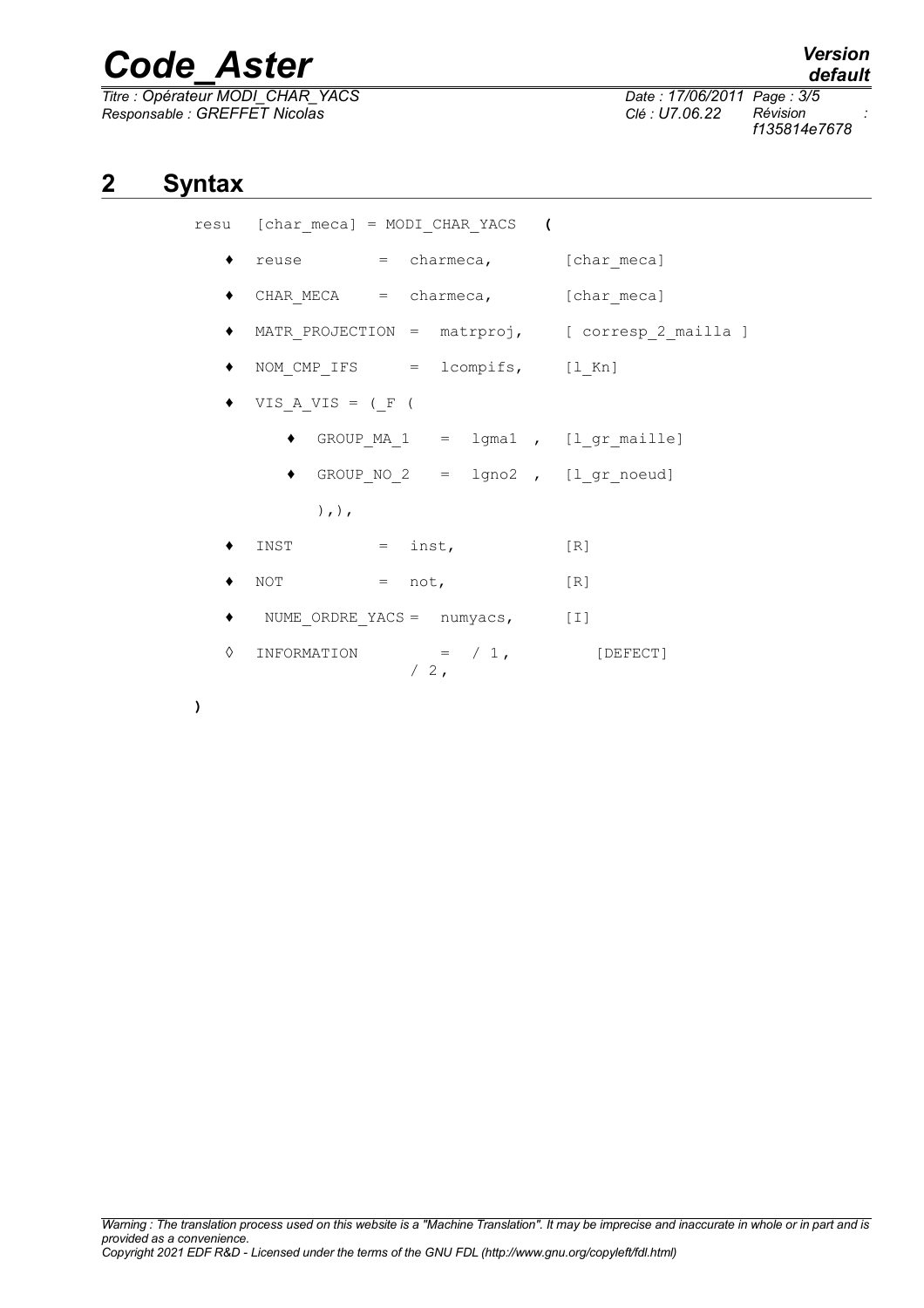*Titre : Opérateur MODI\_CHAR\_YACS Date : 17/06/2011 Page : 4/5 Responsable : GREFFET Nicolas Clé : U7.06.22 Révision :*

*f135814e7678*

*default*

#### **3 Principle of operation**

Method of coupling for the interaction fluid-structure based on *Code\_Aster* and *Code\_Saturne* require the data exchange between these codes. Indeed, it is not about a monolithic approach where all the coupled problem would be solved in a single computer code: one couples two codes, each one being confined with his speciality. This coupling is managed by the order CALC\_IFS\_DNL (U7.06.01). All the data to be exchanged use protocol YACS of Salomé.

These data can be of two different nature:

- parameters of smalls (of the scalars, for example),
- fields (grids, displacements, speeds or efforts with the interfaces, for example).

In order to keep a good modularity, favourable with the evolutions, different operators were thus developed, each one treating one of the types of data to be exchanged. The scalar data are handled by RECU\_PARA\_YACS (U7.06.21), fields by ENV\_CINE\_YACS (U7.06.11) and MODI CHAR YACS (U7.06.22) or the operator IMPR\_MAIL\_YACS who recovers, via YACS, the fluid grids of the interfaces. All these orders are called by  $CALC$  IFS DNL.

The operator MODI CHAR YACS allows to take into account the efforts due to the fluid the interface fluid-structure, a given moment. This stage of the coupling fluid-structure, which one must reactualize with each step of time (even iteration into implicit) breaks up as follows:

- by a call YACS, one recovers the efforts with the interface (which are defined on the fluid grid),
- thanks to the structure of data of the type  $\frac{1}{2}$  mailla generated by PROJ CHAMP (U4.72.05), one will project this fields on the grid structure with the interface,
- this field project is finally added with the preexistent mechanical loading.

This order will thus modify a structure of existing data of type char meca.

To be able to use this functionality it is thus necessary to lay out, as a preliminary, of a mechanical loading and a structure of data corresp 2 mailla for projection.

#### **4 Keyword CHAR\_MECA**

This obligatory keyword makes it possible to specify the mechanical loading which one will modify.

#### **5 Keyword MATR\_PROJECTION**

This keyword makes it possible to define the matrix of projection of the fluid grid towards the solid grid (structure of data of the type corresp 2 mailla calculated with PROJ CHAMP).

#### **6 Keyword NOM\_CMP\_IFS**

This keyword allows to specify which components of the fluid field of force one wants to apply to the structure. For example, if one wants to apply all the components for a model 3D, one will write: NOM CMP IFS = ('FX', 'FY', 'FZ'). One can thus, contrary, not to take account of certain components, according to the needs.

#### **7 Keyword VIS\_A\_VIS**

Like MODI CHAR YACS in-house fact a stage of projection, one finds part of syntax of PRO CHAMP. One thus returns towards documentation u4.72.05 for the keyword factor VIS A VIS and its keyword simple GROUP\_MA\_1 and GROUP\_NO\_2. For the coupling fluid-structure, GROUP\_MA\_1 corresponds to the meshs of the grid structure on the level of the interface fluid-structure and GROUP\_NO\_2 point on the group of nodes of the fluid grid in opposite to the interface.